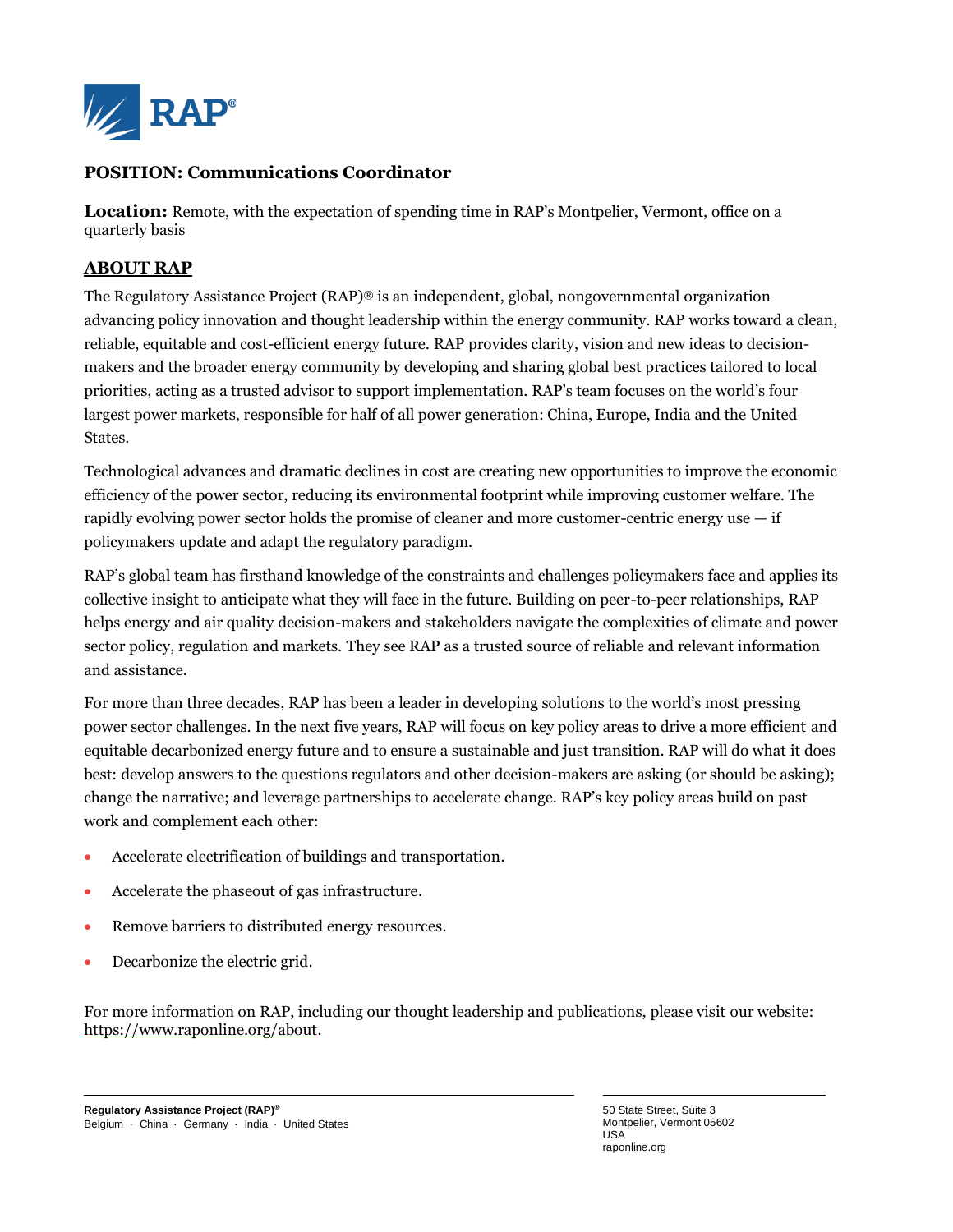## **JOB SUMMARY**

This is an exciting opportunity to work as part of a cutting-edge international team on clean energy topics and climate change topics. The communications coordinator plays a central role on our dynamic communications team, delivering the tools, training and support to meet our strategic engagement goals. The position requires the ability to be organized and adaptable. The communications coordinator will be a detail-oriented and selfmotivated team player. Experience supporting others to communicate their ideas clearly and effectively is desired. This position has the opportunity to contribute to RAP's work across the globe.

## **ESSENTIAL DUTIES AND RESPONSIBILITIES**

- Manages systems, tools and resources to support effective and impactful external communications across the organization. Responsibilities include:
	- o Sustaining RAP's brand across our footprint, including website, social media, print and presentation material.
	- o Maintaining Microsoft Word and PowerPoint templates and supporting successful use by global team members.
	- o Preserving and supporting the use of CRM and email marketing system; collaborating with communications team members to deliver email newsletters and other digital communications.
	- o Collaborating with digital communications associate to maintain RAP's web presence, including posting materials to the site, liaising with web developer, identifying and addressing problems, and proactively seeking opportunities to improve the website.
	- o Managing relationships with contractors including freelance copy editors, graphic designers, etc.
- Oversees organization-wide information sharing. Responsibilities include:
	- $\circ$  Training and supporting staff in the use of information-sharing tools including SharePoint and Zoom.
	- o Collaborating with operations manager to maintain RAP's SharePoint intranet, including troubleshooting.
	- o Producing and distributing RAP's internal newsletter together with editorial team.
- Simultaneously oversees all aspects of production for multiple assigned publications across regional programs. Responsibilities include:
	- o Project coordination, which involves working with primary authors to establish timelines, schedule coordination calls as needed and facilitate review.
	- o Editing for style, substance and organization to ensure readability and consistent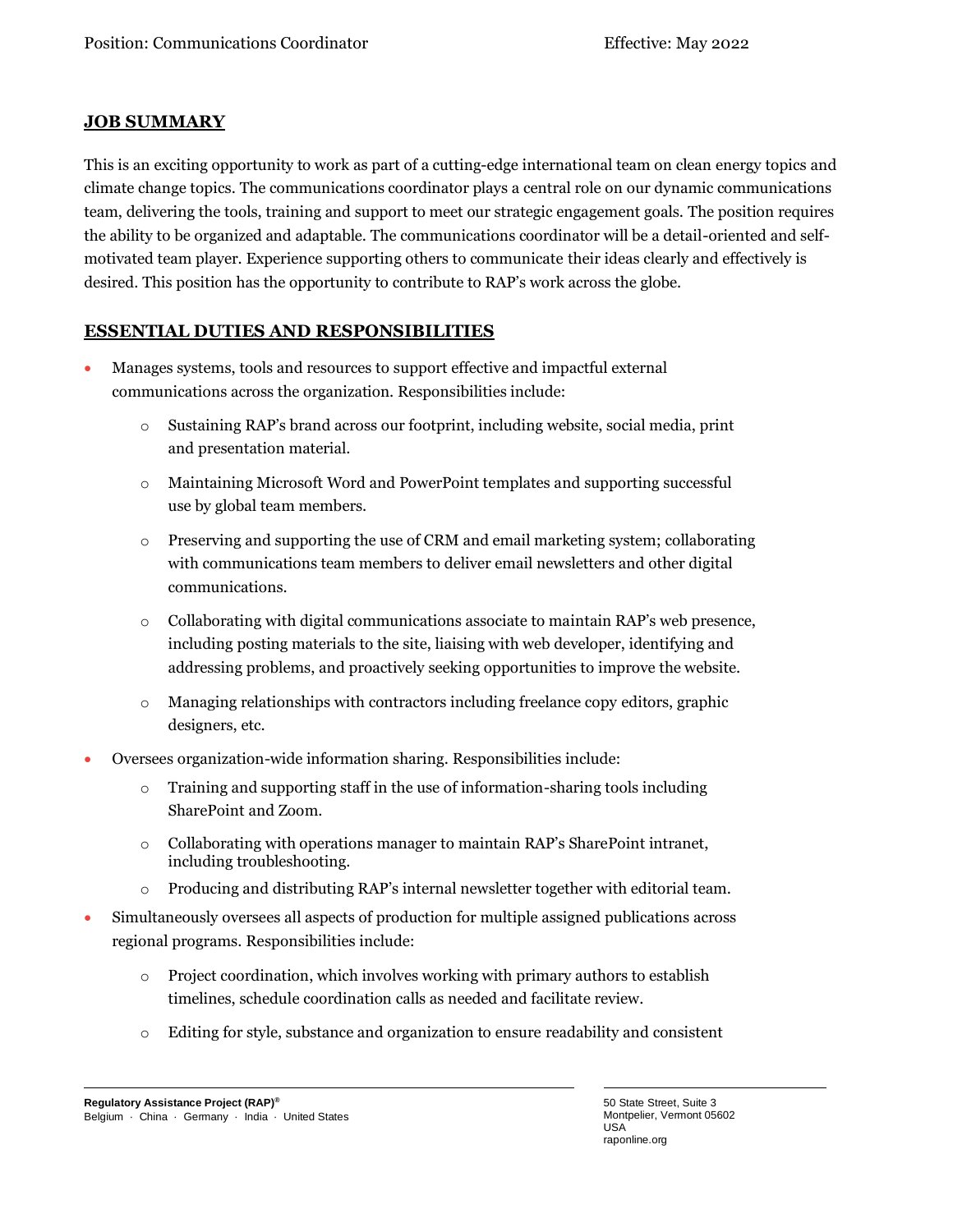application of RAP standards for grammar and style.

- o Coaching authors toward an engaging, storytelling approach to their writing.
- $\circ$  Collaborating with authors on the visual presentation of material including images, graphics and other data visualizations that communicate main messages.
- o Production including copy editing, fact-checking and ensuring permissions for content and images are consistent and documented.
- $\circ$  Coordinating with freelancers to lay out and finalize the publication or to complete layout in Microsoft Word.
- o Crafting supporting material such as executive summary, website and social media content, press materials and presentations together with communications staff and authors.
- Collaborates on implementation of RAP's strategic goals for storytelling, digital engagement and more.
- Provides administrative support to the communications team, including coordinating meetings and maintaining subscriptions.

## **QUALIFICATIONS AND PERSONAL ATTRIBUTES**

- Organized, practical and proactive, with attention to detail and ability to prioritize a busy and varied workload.
- Excellent writing and editing skills.
- Experience communicating complex topics in creative ways to various audiences.
- Highly developed interpersonal skills and ability to work effectively as part of a team as well as independently.
- Proficiency in MS Office applications and willingness to advance knowledge.
- Creative, collaborative and enthusiastic about RAP's mission to deliver a clean, reliable, equitable and cost-efficient energy future.
- Willing to embrace, learn and adapt to RAP's internal systems and work effectively and respectfully with team members.
- A bachelor's degree in environmental studies, public policy, English, communications or a related field or equivalent experience.
- Three to five years of relevant work experience and demonstrated communications, publications or administrative experience.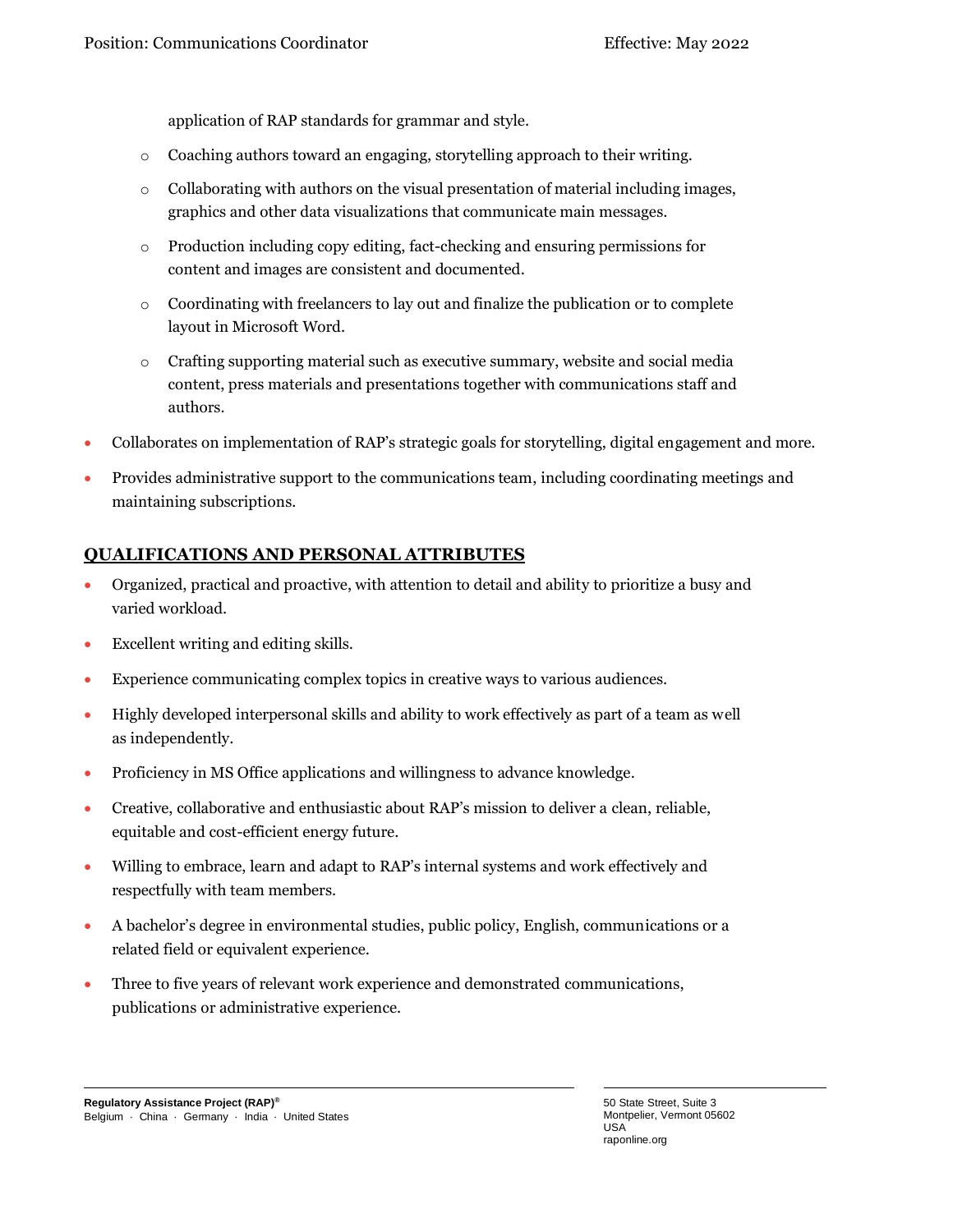# **HELPFUL SKILLS AND QUALIFICATIONS**

- Nimble, flexible and able to gracefully manage conflicting deadlines and shifting priorities while maintaining a perspective on long-term goals.
- Familiarity with Associated Press writing style and the American Psychological Association's citation style.
- Experience in publications, journals, new outlets, etc.
- Experience with Canva, Adobe InDesign, SharePoint and WordPress.
- Graphic design or digital communications experience.
- Foreign language skills, particularly German, French, Polish or Mandarin.

## **EXCELLENCE IN THIS POSITION**

- Communications tools and infrastructure are fit for purpose and well maintained and documented. Staff have the training and knowledge to use tools effectively.
- Internal communications resources are well organized and up to date and provide for a positive user experience.
- RAP issues high-quality thought leadership pieces in a timely manner as a result of individual's collaboration with regional team members.
- Individual supports each of RAP's authors effectively and appropriately, fostering development of effective publications.
- Problem-solving is proactive; individual seeks out opportunities to improve the flow of information internally and externally and develops system efficiency and effectiveness.

## **WORKING CONDITIONS**

Remotely from a home office. Quarterly travel, at a minimum, to the Vermont office.

## **PHYSICAL DEMANDS**

The physical demands and work environment characteristics described here are representative of those necessary to perform the essential functions of this job. Reasonable accommodations may be made to enable individuals with disabilities to perform these functions.

- Able to work at a computer for long periods.
- Capable of regular travel by various modes of transport.
- Full-time and flexible including early mornings, evenings and weekends as needed.